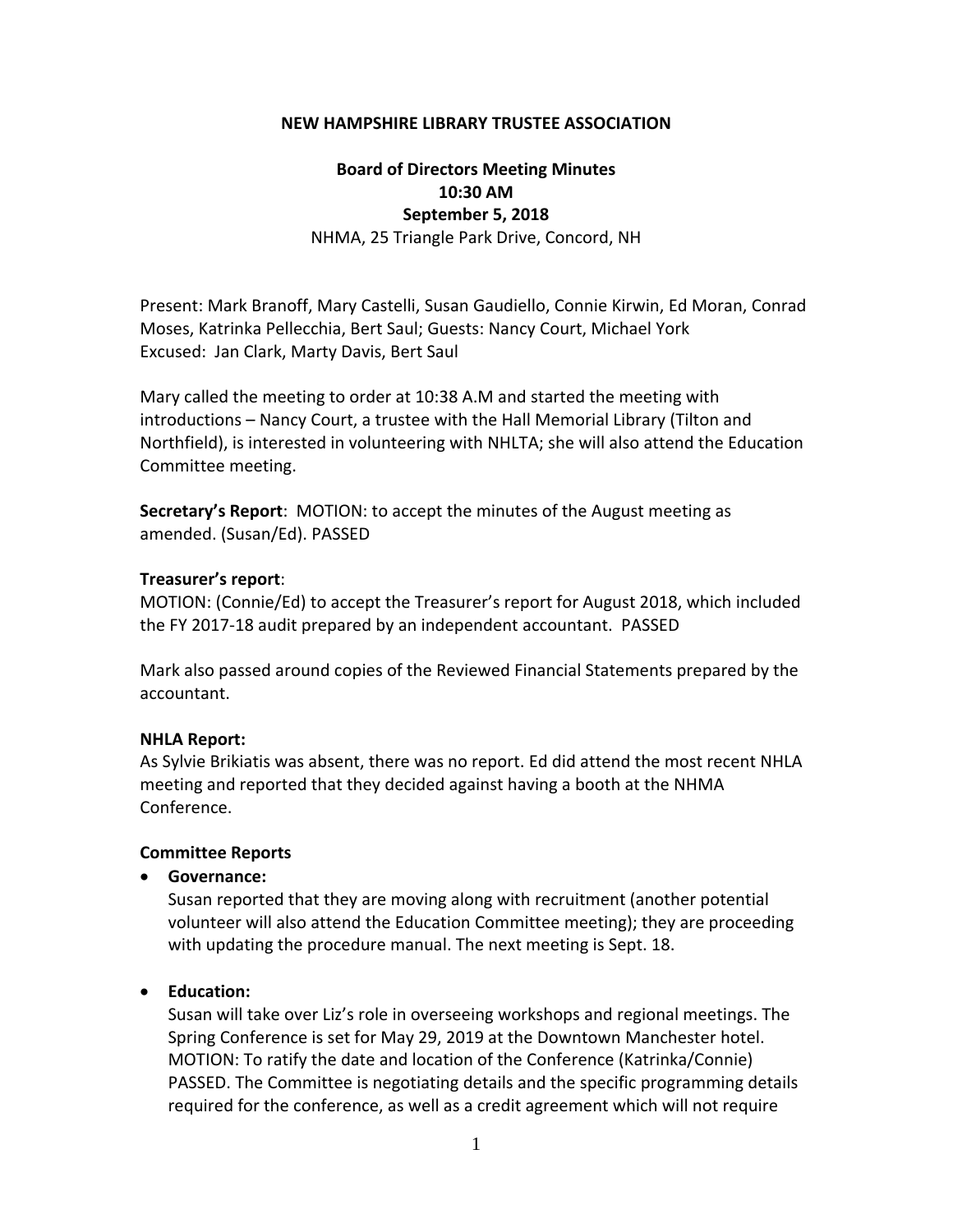NHLTA to pay upfront. Susan and Liz will record the Orientation webinar in early December; it will consist of three 30‐45 min segments; the cost will be \$400; so far 19 have signed up for the Orientation on Sept 13 which Susan will deliver with assist from Tom Ladd. A workshop on personnel issues related to the library director is scheduled for Nov. 13; Deb Caplan will lead. There was discussion on the number of regional meetings the board should facilitate. Five are scheduled for this fall.

**Communications:** A newsletter survey is being worked on – next up are ones on the website and social media. Progress on the retention policy has been slowed by Bert's accident; Mark said he would help with determining what requirements should be met by consulting our accounting firm.

### **Old Business**

- The North Country Outreach plan is tabled for now; the board will discuss it at the planning retreat.
- Donations in memory of Lillian Edelmann continue to come in; Mary has sent out thank‐you notes.

### **New Business**

- Advertising in Newsletter The board was generally in favor of the idea. We don't need the income right now, but we may in the future, as conference sponsorships are down. (SMP will be sponsoring the keynote speaker.) Education is considering not having exhibitors at the Spring Conference, but doing program ads instead – this could be a natural lead‐in to having ads in the newsletter.
- NHMA Conference Booth. The board agreed not to have a booth at this year's conference in November. Ed said the NHLA will have a couple of people attending, with the idea of checking the conference out to see if they want to have a booth next year. The board concluded that NHLTA should pass on a booth this year as well due to lack of resources to staff a booth for two days.
- NHLTA Annual Awards. MOTION: To accept the list of award winners as proposed by the Executive Committee (Mark/Ed). PASSED

## **Library of the Year**

Tucker Free Library in Henniker

### **Library Director of the Year** (tie)

Cathleen Beaudoin, Dover Public Library Donna Bunker, Chesley Memorial Library, Northwood

### **Lillian Edelmann Trustee of the Year**

Lee Beauregard, Wiggin Memorial Library, Stratham

**Sue Palmatier Award for Outstanding Support by a Friends of the Library Group**  Friends of Kimball Library, Atkinson

**Special Library Service Contribution Award**  Kathy Ordway, William A. Bachelder Library, East Andover